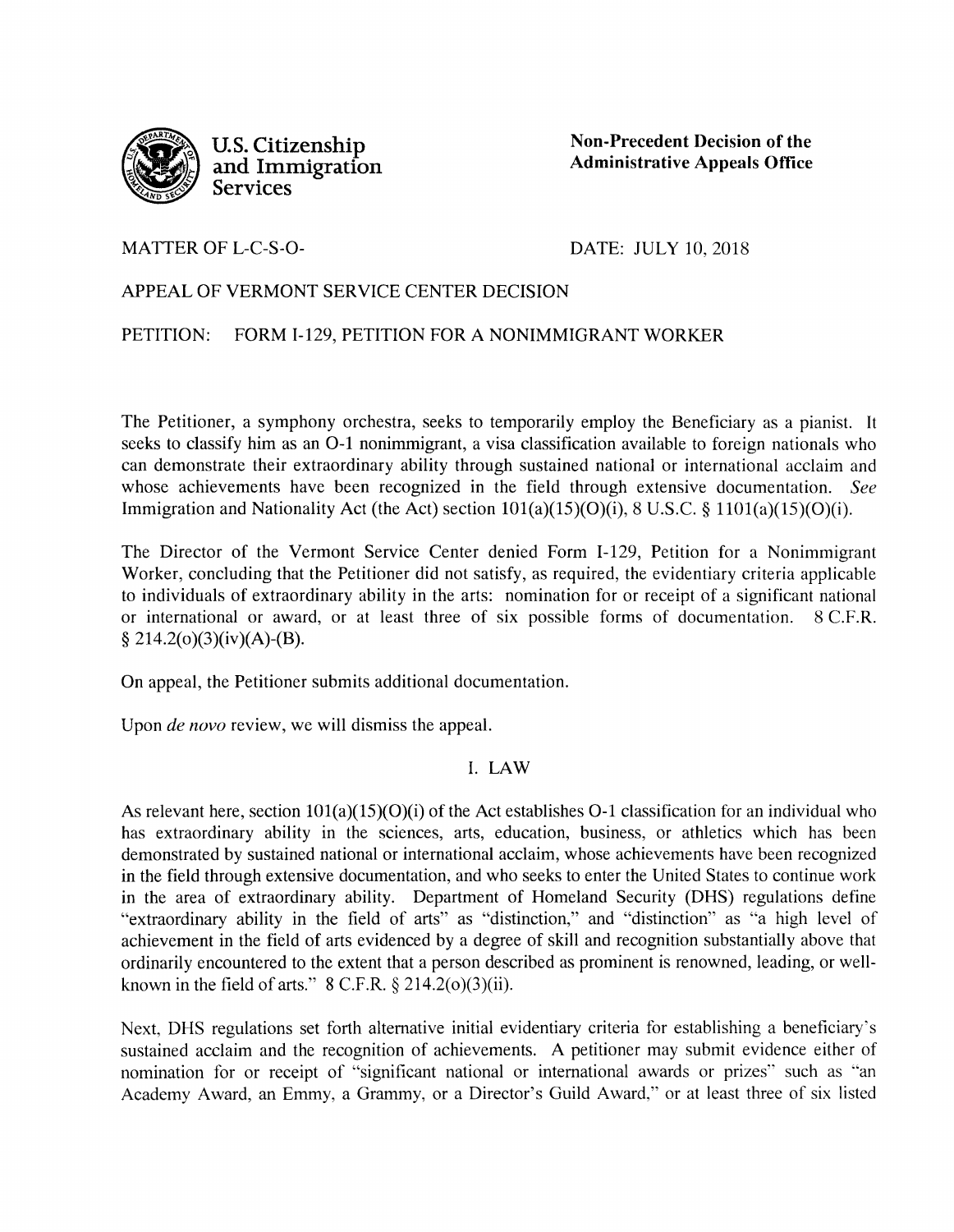.

categories of documents. 8 C.F.R. § 214.2(o)(3)(iv)(A)-(B). If the petitioner demonstrates that the listed criteria do not readily apply to the beneficiary's occupation, it may submit comparable evidence to establish eligibility.  $8 \text{ C.F.R.}$   $\frac{8}{9}$  214.2(o)(iv)(C).

The submission of documents satisfying the initial evidentiary criteria does not, in and of itself, establish eligibility for 0-1 classification. *See* 59 Fed. Reg. 41818, 41820 (Aug. 15, 1994)("The evidence submitted by the petitioner is not the standard for the classification, but merely the mechanism to establish whether the standard has been met."). Accordingly, where a petitioner provides qualifying evidence satisfying the initial evidentiary criteria, we will determine whether the totality of the record and the quality of the evidence shows extraordinary ability in the arts. *See*  section  $101(a)(15)(o)(i)$  of the Act and 8 C.F.R. § 214.2( $o(3)(ii)$ , (iv).<sup>1</sup>

### II. ANALYSIS

#### A. Significant National or International Award or Prize

As noted above, a petitioner may demonstrate that a beneficiary qualifies as an individual of extraordinary ability in the arts through evidence of his nomination for, or receipt of, a significant national or international award or prize like the Academy Award, an Emmy, a Grammy, or a Director's Guild Award. 8 C.F.R § 214.2(o)(3)(iv)(A). The Petitioner submits a certificate for the

from the and a from the The Petitioner, however, did not present any supporting evidence, such as substantial media coverage, showing the national or international significance of the awards or prizes. Without evidence establishing that the Beneficiary's awards or prizes have garnered national or international recognition similar to an Academy Award, an Emmy, a Grammy, or a Director's Guild Award, the Petitioner's exhibits do not satisfy the regulation at  $8 \text{ C.F.R } \frac{6}{5} \cdot 214.2(0)(3)(iv)(A)$ .

#### B. Evidentiary Criteria

Absent evidence the Beneficiary has been nominated for, or received, a significant national or international award or prize, the Petitioner seeks to demonstrate the Beneficiary's sustained acclaim and recognition of achievements through evidence corresponding to at least three of the six initial evidentiary criteria at 8 C.F.R § 214.2(o)(3)(iv)(B). The Director determined that the Petitioner provided evidence relating to four but did not satisfy any of them. Although the Petitioner provides additional documentation on appeal, it does not specify how the evidence relates and to which criteria it pertains. Therefore, we have considered the evidence submitted under the criterion that we find to be most applicable. For the reasons discussed below, we find that the exhibits do not meet any evidentiary categories.

<sup>&</sup>lt;sup>1</sup> See also Matter of Chawathe, 25 I&N Dec. 369, 376 (AAO 2010), in which we held that, "truth is to be determined not by the quantity of evidence alone but by its quality."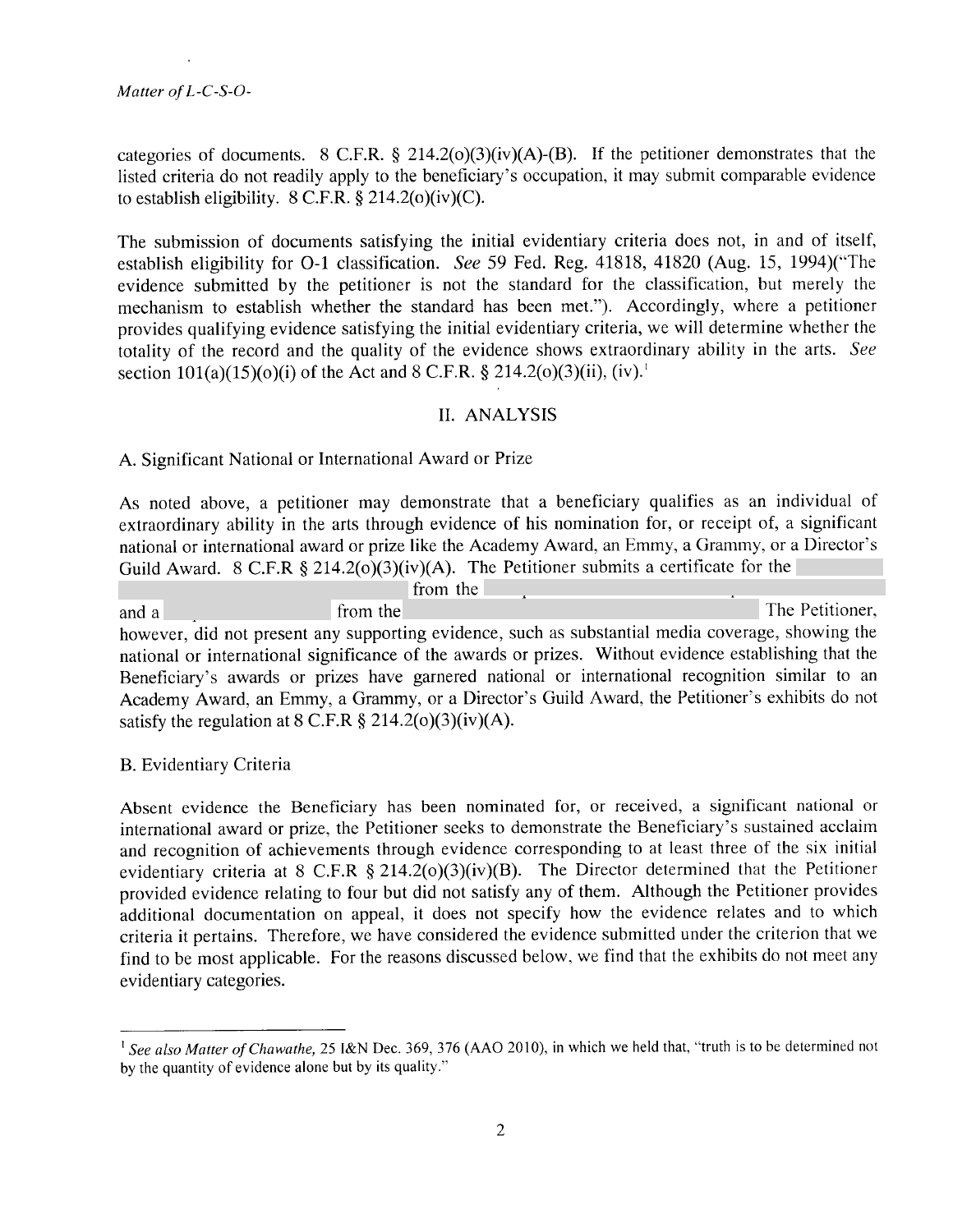.

*Evidence that the alien has performed, and will perform, services as a lead or starring participant in productions or events which have a distinguished reputation as evidenced by critical reviews, advertisements, publicity releases, publications contracts, or endorsements.* 8 C.F.R. § 214.2(o)(3)(iv)(B)(J).

The Director found that the Petitioner's submission of screenshots discussing the Beneficiary and his music did not demonstrate that he has performed as a leading or starring participant in productions or events that have distinguished reputations.<sup>2</sup> Furthermore, the Director determined that the Petitioner's contract with the Beneficiary reflecting that he will be a guest artist did not establish that he will perform as a lead or as a starring participant. In addition, the Director concluded that the Petitioner did not show that its productions or events have a distinguished reputation.

On appeal, the Petitioner does not contest the Director's findings, and the record supports her determination. The Petitioner submits flyers for the Beneficiary's past concerts, such as

Although the

evidence advertised the Beneficiary as the featured performer, the Petitioner did not provide any supporting evidence showing that the productions or events have distinguished reputations.

In addition, the Petitioner presents a 2015 letter inviting the Beneficiary "to perform for our special 2014-2015 Concert on March 5, 2015." The letter, however, does not establish that the Beneficiary's performance will be in a leading or starring capacity at a future production or event. Moreover, the Petitioner does not offer documentation showing that its inaugural concert enjoys a distinguished reputation. Similarly, the Petitioner submits a contract between

and the Beneficiary reflecting "professional management services" for him. The contract does not identify specific productions or events, let alone indicate whether the Beneficiary will perform as a leading or starring participant in productions or events that have a distinguished reputation. As the record does not document future productions or events or evince that they have a distinguished reputation as shown by critical reviews, advertisements, publicity releases, publications contracts, or endorsements, the Petitioner has not demonstrated that the Beneficiary satisfies the requirements of this evidentiary criterion.

*Evidence that the alien has achieved national or international recognition for achievements evidenced by critical reviews or other published materials by or about the individual in major newspapers, trade journals, magazines, or other publications.*  8 C.F.R. § 214.2(o)(3)(iv)(B)(2).

The Director determined that the Petitioner submitted screenshots that mentioned the Beneficiary and his music but did not show that he has achieved national or international recognition for achievements evidenced by published materials in major newspapers, trade journals, magazines, or

<sup>&</sup>lt;sup>2</sup> The Director also indicated that the Petitioner provided foreign language documents without English language translations. 8 C.F.R. § 103.2(b)(3).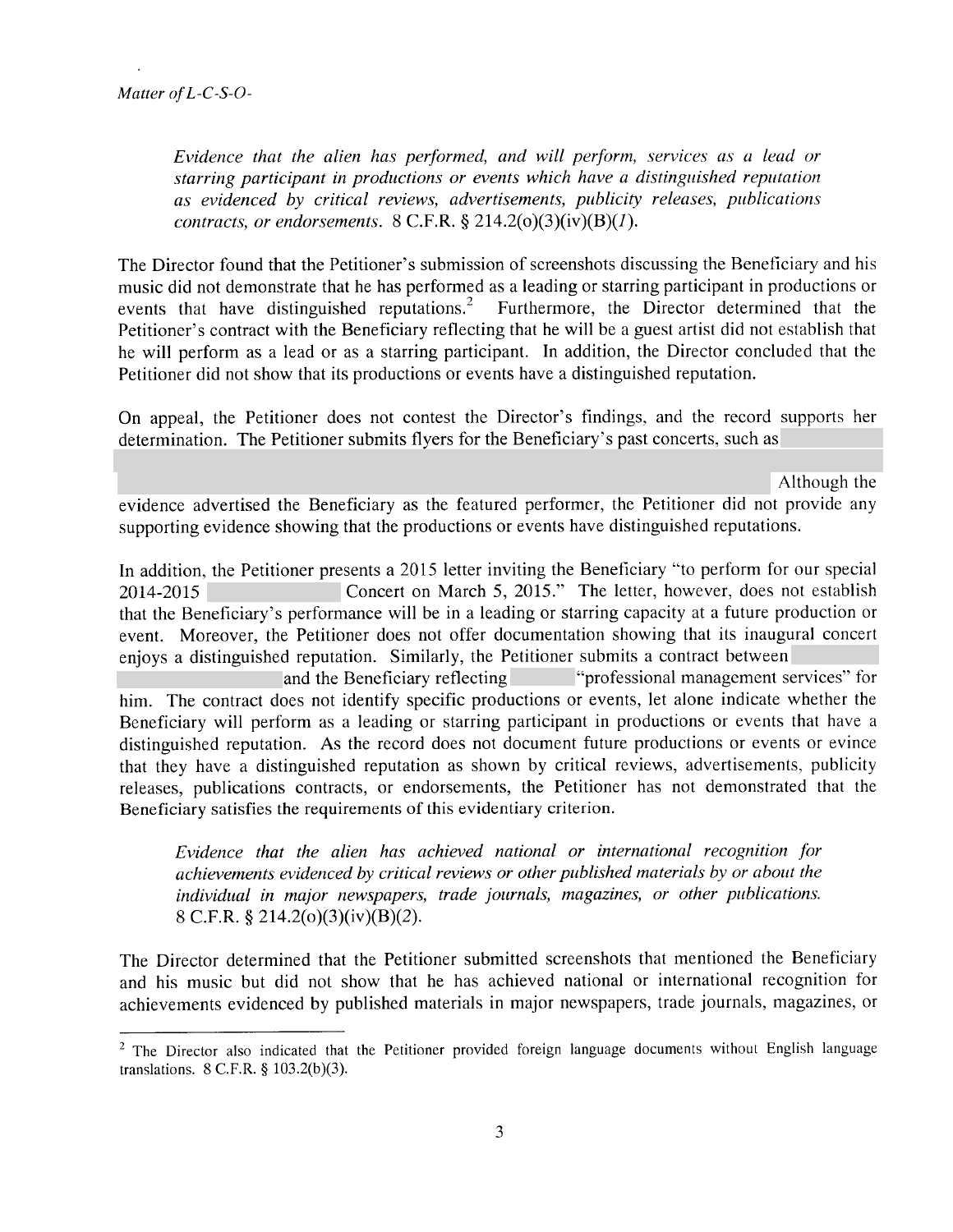.

other publications. On appeal, the Petitioner does not contest the Director's conclusion, and the record supports her findings. The Petitioner provides two articles from *Corriere Adriatico AP.* The first article does not mention the Beneficiary, and the second article indicates that the Beneficiary will be performing at a concert and will meet and speak to the public about his artistic experience. The Petitioner, however, does not provide supporting evidence showing that *Corriere Adriatico AP*  is a major newspaper. Accordingly, the Petitioner did not demonstrate that the Beneficiary received national or international recognition for achievements evidenced by published material in a major newspaper consistent with the regulation at  $8$  C.F.R.  $\S$  214.2(o)(3)(iv)(B)(2).

*Evidence that the alien has performed, and will perform, in a lead, starring, or critical role for organizations and establishments that have a distinguished reputation evidenced by articles in newspapers, trade journals, publications, or testimonials.* 8 C.F.R. § 214.2(o)(3)(iv)(B)(3).

Similar to the first criterion discussed above, the Director concluded that screenshots discussing the Beneficiary and his music did not establish that he has performed in a leading, starring, or critical role for organizations and establishments that have a distinguished reputation. In addition, the Director determined that the Petitioner's contract with the Beneficiary reflecting that he will be a guest artist did not show that he will perform as a leading, starring, or critical participant. Moreover, the Director found that the Petitioner did not demonstrate that it has a distinguished reputation.

On appeal, the Petitioner does not contest the Director's determination, and we agree with her conclusion. The Petitioner does not offer evidence reflecting his past performances in a leading, starring, or critical role for organizations and establishments that have a distinguished reputation, as evidenced by articles in newspapers, trade journals, publications, or testimonials. Further, the Petitioner's letter does not indicate that the Beneficiary will perform in a leading, starring, or critical role for its organization. In addition, the Petitioner does not provide sufficient supporting evidence regarding its reputation. Moreover, the contract does not show that the Beneficiary will perform in <sup>a</sup> leading, starring, or critical role for or for any other organizations and establishments that have distinguished reputations, as shown by articles in newspapers, trade journals, publications, or testimonials. Accordingly, the Petitioner did not demonstrate that the Beneficiary meets this criterion.

*Evidence that the alien has a record of major commercial or critically acclaimed successes as evidenced by such indicators as title, rating, standing in the field, box office receipts, motion pictures or television ratings, and other occupational achievements reported in trade journals, major newspapers, or other publications.*  8 C.F.R. § 214.2(o)(3)(iv)(B)(4).

The Director determined that the Petitioner's submission of documentation reflecting that the Beneficiary's music is available for sale on. **All and reviews of his music did not** establish his record of major commercial or critically acclaimed successes. On appeal, the Petitioner does not contest the Director's decision and does not provide indicators such as title, rating, standing